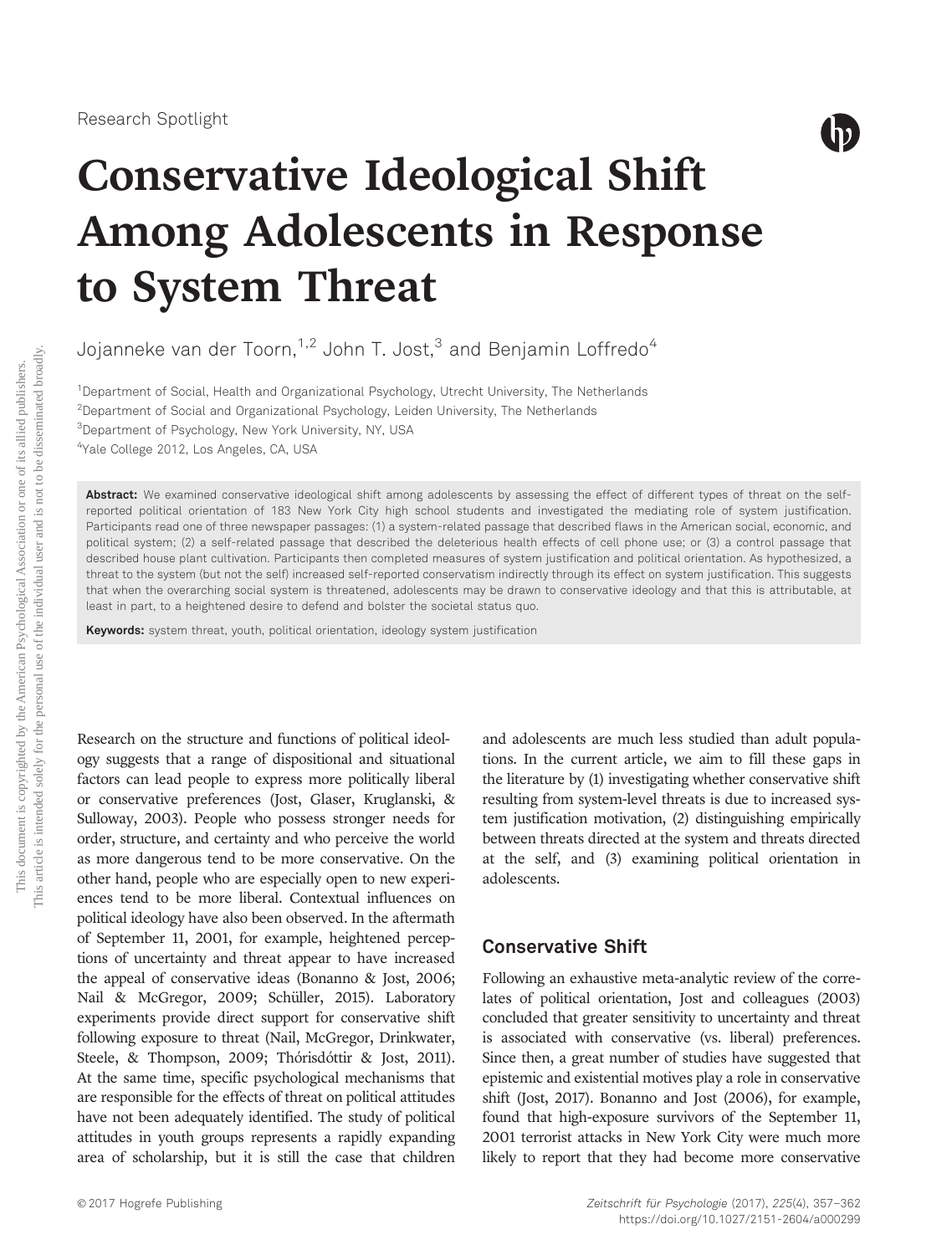(vs. more liberal) in the 18 months following the attacks. Echebarria-Echabe and Fernandez-Guede (2006) observed a similar pattern in response to the March 11, 2004 terrorist attacks in Madrid – both among people who were directly impacted by the threat (those living in the city) and those living further away. Thus, increased conservatism in response to system-level threats extends to "mere observers" (Nail & McGregor, 2009).

Several studies point to an especially marked effect of system threat on hawkish foreign policy attitudes. Nail and McGregor (2009), for example, concluded that although 9/11 impacted general political attitudes (i.e., more negative evaluations of socialized medicine and more positive evaluations of conservatives), it most strongly affected evaluations of President George W. Bush and support for increased military spending. Experimental research by Lambert and colleagues (2010) demonstrated that the effects of terrorism reminders on US participants' support for the president were restricted to those aspects having to do with his role as Commander-in-Chief of the military. These findings may not be too surprising given the nature of terrorist attacks, but they might be taken to indicate that conservative shift in the face of external threat is a purely strategic response – rather than one that is motivated, at least in part, by psychological defenses. That is, conservative shift with respect to military or foreign policy issues might simply reflect a rational tendency to respond aggressively in the face of a very real threat. Although we would not deny that the desire to avoid future harm plays some role in the public's response to terrorism, we submit that conservative shift following exposure to system-level threats is explained, at least in part, by increased motivation to justify the social system.

# The Mediating Role of System Justification

According to system justification theory, individuals are motivated to perceive existing social, economic, and political arrangements to be relatively fair, legitimate, and justifiable – even when doing so may come at the expense of personal and group interests and esteem (Jost & Van der Toorn, 2012). System justification motivation is associated with politically conservative leanings and with implicit as well as explicit preferences for order, stability, tradition, and conformity over chaos, flexibility, progress, and rebelliousness (Jost, Nosek, & Gosling, 2008).

Contextual variability in system justification motivation has also been observed. Exposure to criticisms of the social system (i.e., threats to the legitimacy or stability of the status quo) stimulates increased efforts to defend and bolster existing social arrangements (Liviatan & Jost, 2014). A conceptual integration of studies involving system threat, political orientation, and system justification suggests a prominent role for system justification when it comes to the precipitation of "conservative shift," but this role has not been examined directly.

# Self-Related Versus System-Related Threats

We investigate the hypothesis that threats to the system lead to increased conservatism because they activate a psychological process of motivated system defense. However, it is possible that threats to the system are experienced as ego threats and that conservative shift reflects an attempt to defend the self-concept in some way. Along these lines, terror management theory posits that ideological extremity and other defensive responses are instigated by threats to self-esteem and reminders of one's mortality (see Pyszczynski, Greenberg, & Solomon, 1997). For instance, Landau and colleagues (2004) demonstrated that heightened concerns about mortality increased US citizens' support for President George W. Bush and his counterterrorism policies (see also Jost, Stern, Rule, & Sterling, 2017, for a comprehensive review of research in this area).

We propose that conservative shift in response to system threat has as much or more to do with the implications of threat for the legitimacy and stability of the system than the self-concept. Some indirect support for this idea is provided by Kay, Jost, and Young (2005), who demonstrated that exposure to system criticism (vs. system affirmation) threatened the perceived legitimacy of the system without affecting either individual or collective self-esteem. In the research reported here, we explored whether a self-related threat (i.e., a threatening message concerning one's health) would affect social and political attitudes in the same manner as a system-related threat. This provides a more stringent test of the discriminant role of system threat in affecting conservative shift through increased system justification motivation.

# System Justification and Political Attitudes in Adolescents

Few studies have examined system justification processes in children and adolescents, but there is some reason to believe that young people, like adults, will respond defensively to threats directed at the system. Henry and Saul (2006) observed status differences in system justification among Bolivian children (aged 10–15 years), such that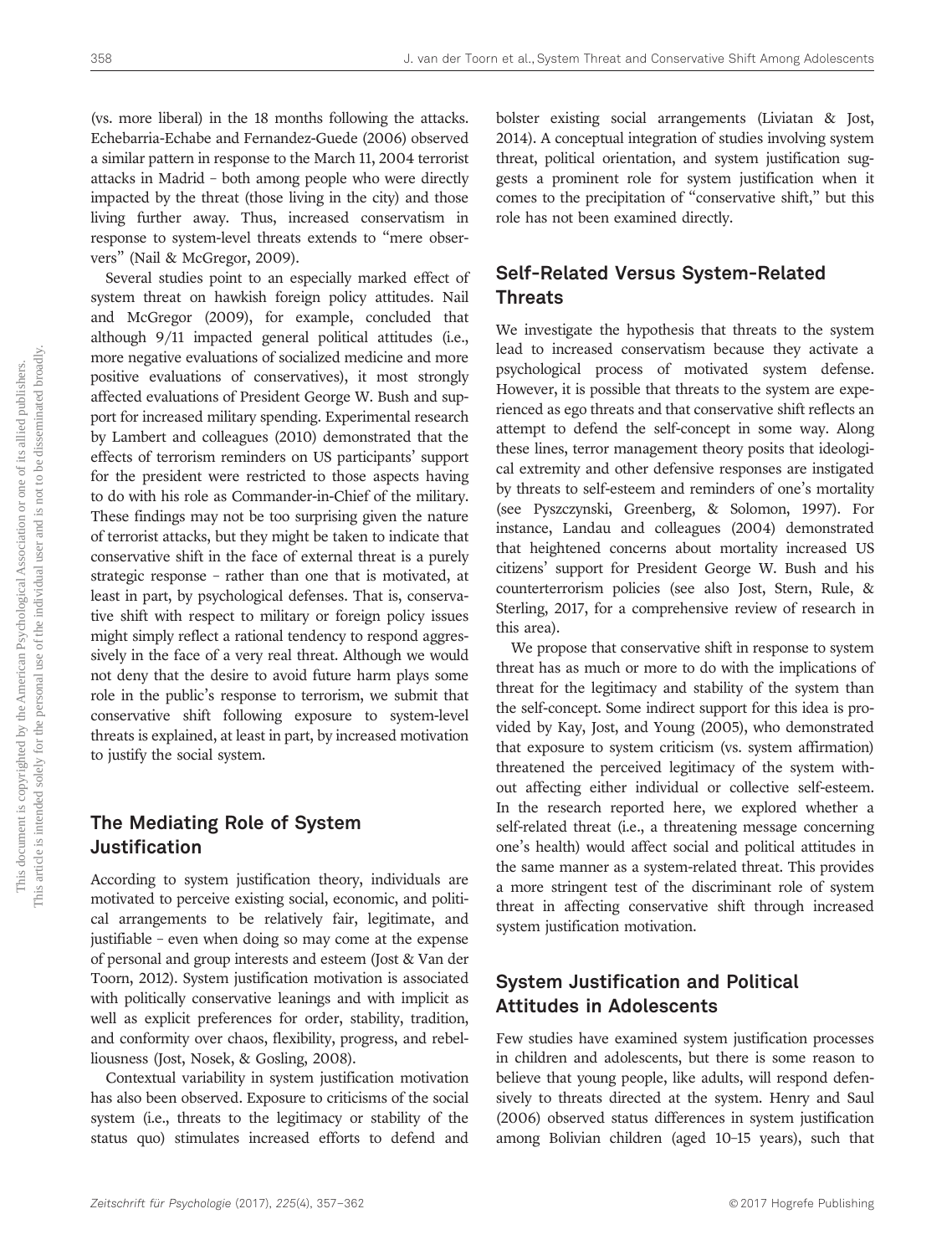children from lower status groups legitimized the Bolivian government more than children from higher status groups. Baron and Banaji (2009), too, noted system-justifying tendencies (such as outgroup favoritism) on tests of implicit attitudes in children aged 5 and younger. These results closely parallel those observed in adults in a wide variety of contexts (Jost, Banaji, & Nosek, 2004; Van der Toorn et al., 2015). By investigating conservative shift in adolescents, we not only contribute to a growing body of research on system justification in younger age groups but also provide a unique test of the effects of system-related threats in this demographic group. The results of such investigations, in turn, may inform theory and research concerning the developmental roots of political attitudes and behaviors.

## Method

## Participants and Design

Two hundred three 9th–12th grade students attending a private high school in the Bronx, New York, participated in this study as part of a classroom exercise (53.6% female; mean age = 15.96 years old,  $SD = 1.19$ ). Twenty participants were excluded for failing to follow instructions, leaving a final sample of 183 participants (54.7% female; mean age =  $15.98$  years old,  $SD = 1.19$ ). Students were randomly assigned to one of three conditions in which they were exposed to: (1) an American system threat; (2) a personal health threat; or (3) a "no-threat" control condition.

## Procedure

The study was conducted in multiple classrooms on the same day. Participants were asked to read one of three passages, which were described as excerpts from longer pieces of journalism; these paragraphs manipulated a sense of threat. Participants were instructed to read the passage as many times as they deemed necessary, because they would be asked questions about it later. Next, participants were asked to complete a word-unscramble exercise, which served as a filler task. They then completed a general system justification scale as well as a scale assessing selfreported political conservatism.<sup>1</sup>

#### Measures

#### Threat Manipulation

The system threat passage described flaws in the American social, economic, and political system (see Kay et al., 2005). Participants read, for example, that many citizens feel that the country has reached a low point and do not feel as safe and secure as they used to. The self-related threat passage described the deleterious effects of cell phone use on one's health. Participants read, for example, that researchers have shown a link between the use of cell phones and certain types of disease and that many people are disappointed that cell phone use is hazardous to long-term health. The no-threat passage, which served as our control condition, described house plant cultivation in a neutral way. Participants read, for example, that amateur botanists will spend many hours watering and pruning their plants and that gardening can become a very time-consuming hobby for many people.

#### Word-Unscramble Task

Participants were presented with 15 strings of four letters each (e.g., "kobo") and asked to unscramble them. This served as a filler task to minimize any explicit connection participants might make between the threat manipulation and subsequent measures. Previous research has demonstrated that system threat manipulations may temporarily decrease satisfaction with the status quo when it is measured immediately after the threat (Kay et al., 2005). Some researchers advocate a post-threat delay (or distraction) because defensive, compensatory responses may arise only after a period of threat suppression (McGregor, Nail, Marigold, & Kang, 2005).

#### System Justification

Participants completed Kay and Jost's (2003) 8-item system justification scale using a response scale ranging from 1 (= strongly disagree) to 9 (= strongly agree). Sample items include: "In general, you find society to be fair" and "American society needs to be radically restructured" (reverse-coded; Cronbach's  $\alpha$  = .80).

#### Political Orientation

Participants were asked to indicate their political orientation on a response scale ranging from  $1$  (= extremely liberal) to <sup>9</sup> (= extremely conservative). To take into account the possibility that the adolescent participants had not yet formed stable political identities, or had not given much thought

<sup>&</sup>lt;sup>1</sup> This study was originally conducted as part of an Intel Science Competition Project by the third author, which had broader objectives than the current study. It included measures assessing participants' discomfort with ambiguity, their endorsement of private schooling, and their identification with several social groups. In addition, it included a group threat condition in which participants read about the negative implications of private schools and an irrelevant threat condition in which participants read about the dismal state of houseplant cultivation practices. Compared to the control condition, neither of these threat conditions significantly affected system justification or political orientation.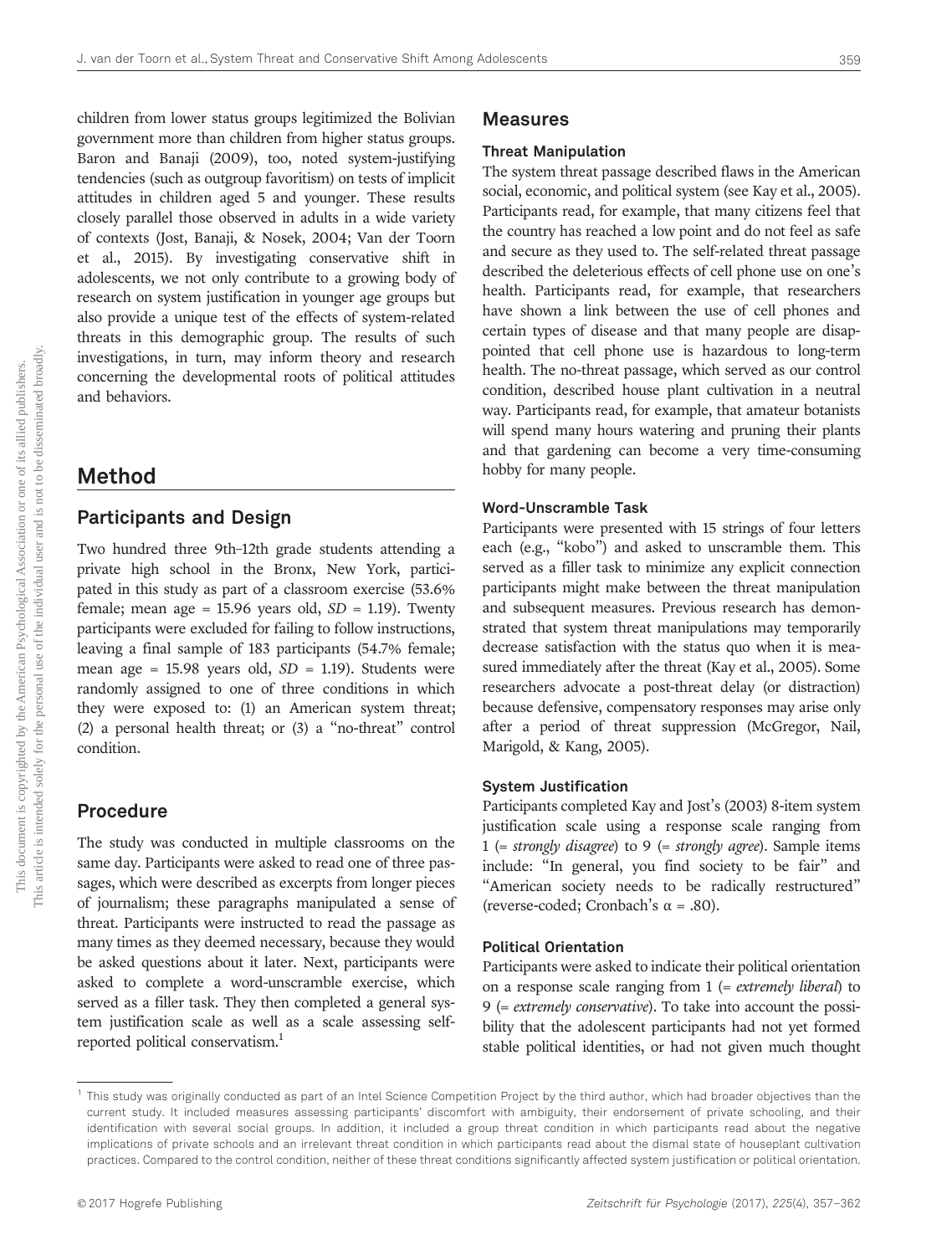to politics, they were also given additional response options, namely never thought about it (0) and don't know (10). Four participants indicated never having thought about their political orientation (2.2% of the total), eight participants reported not knowing their political orientation (4.4%), and 10 participants declined to provide any response  $(5.5%)$ .<sup>2</sup> These participants were excluded from any analyses involving political orientation (remaining  $N = 161$ ).

## Results

Two dummy codes were created for the system- and selfrelated threat conditions, with the control condition identified as the reference group. Descriptive statistics are reported in Table 1. We conducted a series of multiple regression analyses to test our hypothesis that system- (but not necessarily self-) related threats would increase participants' self-reported conservatism, compared to the control condition, and that this effect would be mediated by system justification (see Table 2).<sup>3</sup> Results of a first analysis in which system justification was regressed onto the two dummy codes revealed that system threat exerted a positive and significant effect on system justification,  $b = .50$ ,  $SE = .24$ ,  $\beta = .18$ ,  $t(180) = 2.10$ ,  $p = .037$ , as hypothesized. By contrast, self-threat did not,  $b = .23$ ,  $SE = .25$ ,  $β = .08, t(180) = 0.93, p = .355$ . A second analysis in which political orientation was regressed onto the two types of threat revealed that participants assigned to the system threat condition identified themselves as significantly more conservative than did participants assigned to the control condition,  $b = .52$ ,  $SE = .26$ ,  $\beta = .19$ ,  $t(158) = 2.05$ ,  $p = .042$ . Participants assigned to the self-threat condition did not differ from the control condition,  $b = .36$ , SE = .27,  $\beta$  = .12,  $t(158)$  = 1.34,  $p$  = .181. A third analysis in which participants' political orientation was regressed onto system justification revealed that participants who scored higher on system justification reported being more conservative,  $b = .57$ ,  $SE = .07$ ,  $\beta = .55$ ,  $t(159) = 8.26$ ,  $p < .001$ .

When the threat dummy codes and system justification scores were simultaneously entered into a regression analysis predicting political orientation, the effect of system threat became nonsignificant,  $b = .22$ ,  $SE = .22$ ,  $β = .08$ ,  $t(157) =$ 1.00,  $p = .318$ , the effect of self-threat remained nonsignificant,  $b = .20$ ,  $SE = .23$ ,  $\beta = .07$ ,  $t(157) = 0.89$ ,  $p = .374$ , and the association between system justification and political Table 1. Descriptive statistics per condition

|                       |           | System<br>threat |       | Self threat |       | Control |  |
|-----------------------|-----------|------------------|-------|-------------|-------|---------|--|
|                       | М         | SD               | М     | SD          | М     | SD      |  |
| System justification  | 4.75 1.40 |                  | 4.48  | 1.29        | 4.25  | 1.26    |  |
| Political orientation | 3.48      | 1.55             | 3.32  | 1.15        | 2.96  | 1.23    |  |
| Age                   | 16.18     | 1.17             | 15.88 | 1.24        | 15.86 | 1.16    |  |

#### Table 2. Regression analyses

| Variable                     | b   | SF b |          |
|------------------------------|-----|------|----------|
| $DV = system$ justification  |     |      |          |
| System (vs. control) threat  | .50 | .24  | $.18*$   |
| Self (vs. control) threat    | .23 | .25  | .08      |
| $DV =$ political orientation |     |      |          |
| System (vs. control) threat  | .52 | .26  | $.19*$   |
| Self (vs. control) threat    | .36 | .27  | .12      |
| $DV =$ political orientation |     |      |          |
| System justification         | .57 | .07  | $.55***$ |
| $DV =$ political orientation |     |      |          |
| System (vs. control) threat  | .22 | .22  | .08      |
| Self (vs. control) threat    | .20 | .23  | .07      |
| System justification         | .56 | .07  | $.54***$ |

Note.  $*_{p}$  < .05,  $***_{p}$  < .001.

orientation remained significant,  $b = .56$ ,  $SE = .07$ ,  $\beta = .54$ ,  $t(157) = 7.94$ ,  $p < .001$ . To test the significance of the indirect path from system threat to political orientation through system justification, we used 1,000 bootstrapped resamples. Because the 95% bias-corrected confidence interval of [.059, .649] did not contain zero, the indirect effect was considered to be significant, consistent with the hypothesis that system justification mediates the effect of system threat on conservative shift. The indirect path from self-threat to political orientation was not significant, insofar as the interval of  $[-.101, .432]$  contained zero.

## **Discussion**

The current research demonstrated that a threat to the system (but not the self) increased system justification as well as self-reported conservatism among adolescents, and that the effect of system threat on conservatism was mediated by system justification. Empirically, we distinguished

 $2$  These percentages are fairly low compared to previous research on political orientation in adolescents. Markus (1986), for example, reported that 14% of respondents opted out of the ideological self-placement item included in his study.

 $3$  Statistically adjusting for participant sex and age yielded very similar findings. There was a significant main effect of participant sex such that girls scored significantly higher than boys on system justification and conservatism.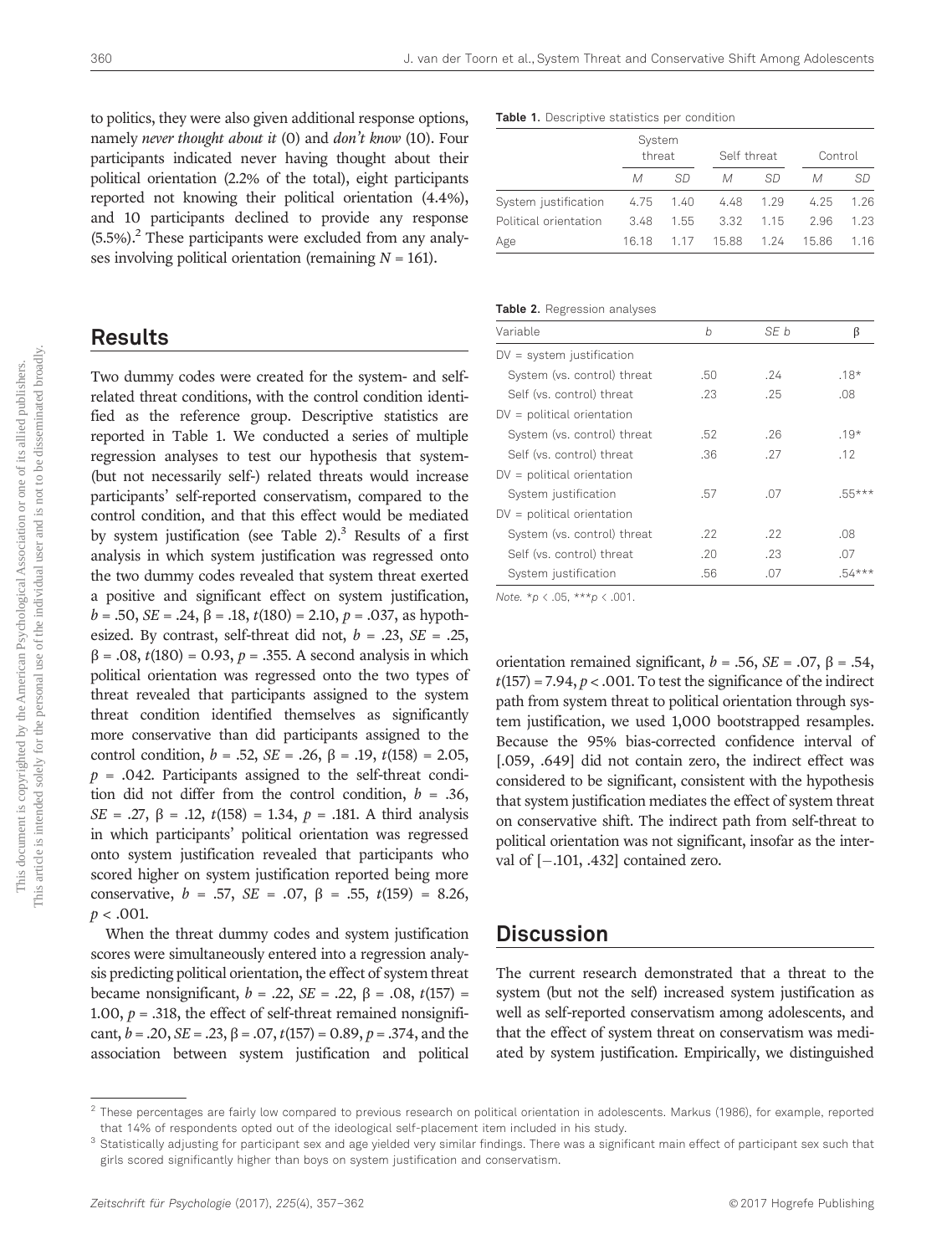this effect from the effect of self-related threat, which did not significantly affect system justification or political conservatism.<sup>4</sup>

These findings suggest that when the overarching social system is criticized or threatened, even adolescents may be drawn to conservative ideas and that this is attributable, at least in part, to a heightened desire to defend and bolster the status quo. As such, this research contributes to a fledgling (but growing) body of research on system justification processes in children and adolescents and provides a first examination of system threat effects in younger age groups. In demonstrating a mediational role for system justification, this study enriches the scientific understanding of conservative shift in response to threats directed at the social system (Jost, Stern, et al., 2017). It suggests that such effects are neither superficial nor purely strategic but are motivated, in part, by system justification concerns. Given that increased conservatism was observed in the system threat – but not the self-threat – condition, it appears that conservative shift may reflect an attempt to restore legitimacy and stability to the social system rather than the self-concept.

### Limitations

There are several limitations of our study. Because this research was conducted in a private high school in New York City, we cannot be sure that the findings would generalize to adolescents in general (e.g., such as those attending public or parochial schools). This experiment is the first to demonstrate that conservative shift in response to system threat may be attributable to system justification motivation, but more research on children and adults is needed to assess the robustness and generalizability of this effect. Another limitation is that the design of this experiment did not allow us to demonstrate "conservative shift" directly, because we could not compare participants' political attitudes before and after exposure to the threat passages. We can, however, conclude that system threat increased system justification and political conservatism on average, insofar as the process of random assignment should have produced groups that were ideologically similar at baseline. The ideal research design would be one in which measures of political attitudes are taken days or perhaps weeks before (to minimize the problem of response anchoring) as well as after exposure to threat. This would be the only way to demonstrate ideological change in the same groups of individuals.

## Implications for Civic Engagement and Political Participation in Youth

Insofar as system justification exerts a dampening effect on collective action aimed at bringing about social change (e.g., Jost, Becker, Osborne, & Badaan, 2017), the current research may shed light on social psychological factors influencing youth political participation. Our findings suggest that threats to the social system (but not the self) may be expected to reduce such participation by increasing system justification motivation. This line of work may also be useful when it comes to theorizing about the developmental roots of political ideology and civic engagement, especially in circumstances (such as war, terrorist attacks, or economic crises) in which children are exposed to system-level threats. While a growing body of research documents the ubiquitous influence of political socialization processes (and the ways in which children's social and political attitudes are influenced by their parents, other family members, peers, teachers, and representatives of the media), our results indicate that such attitudes are affected by threats to the social system, too.

Finally, the results of our experiment lend credibility to the notion that conservative shift in response to system criticism or threat reflects a general motivational orientation (see also Liviatan & Jost, 2014). In this sense, ideological defenses may stem from fairly fundamental aspects of human psychology, even when it comes to attitudes and behaviors of children and adolescents. Our species may therefore be regarded not only as a "political animal," as Aristotle famously suggested, but more specifically as an "ideological animal."

#### Acknowledgment

We thank Anesu Mandisodza for her help in designing the self-threat and control conditions of the experiment.

# References

- Baron, A., & Banaji, M. R. (2009). Evidence of system justification in young children. Social and Personality Psychology Compass, 3, 918–926. https://doi.org/10.1111/j.1751-9004.2009.00214.x
- Bonanno, G. A., & Jost, J. T. (2006). Conservative shift among high-exposure survivors of the September 11th terrorist attacks. Basic and Applied Social Psychology, 28, 311–323. https://doi.org/10.1207/s15324834basp2804\_4
- Burke, B. L., Kosloff, S., & Landau, M. J. (2013). Death goes to the polls: A meta-analysis of mortality salience effects on political attitudes. Political Psychology, 34, 183–200. https://doi.org/ 10.1111/pops.12005

 $^4$  Although the current research suggests a distinctive role for system justification motivation concerning the relationship between system threat and political conservatism, we would not go so far as to suggest that threats to the self would never affect political orientation (e.g., see Burke, Kosloff, & Landau, 2013; Jost, Stern, et al., 2017; Thórisdóttir & Jost, 2011). We would suggest, however, that such effects would not necessarily be mediated by increased system justification.